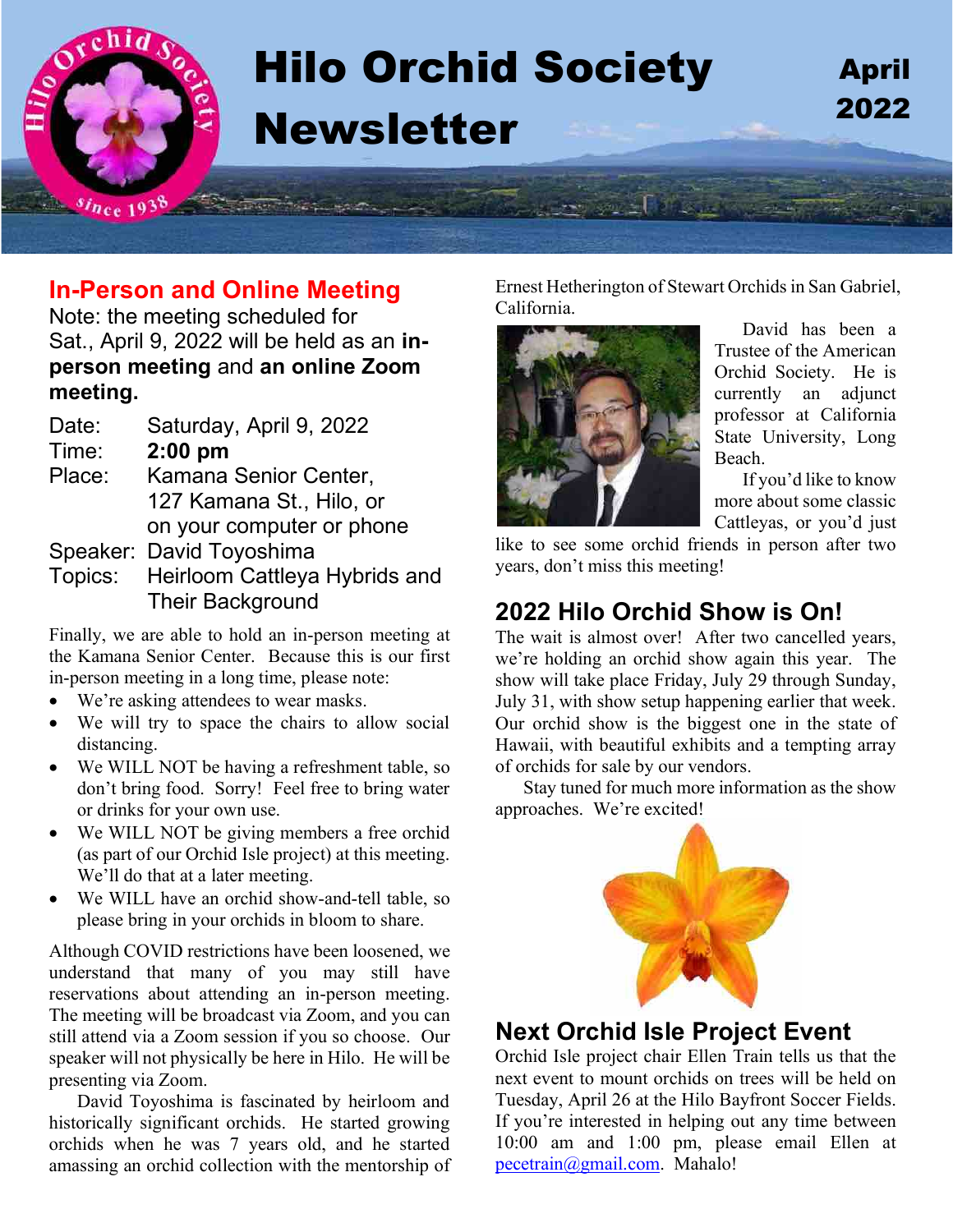# **Orchid Isle Project Report**

Yippee! The first tying of orchids on trees with the Orchid Isle Project on the soccer fields at Hilo Bayfront was fun and successful! We tied orchids from the oncidium family, dendrobiums and cattleyas on branches 8 ft. or more. Jeff Fendentz brought his 12 ft. orchard ladder! Three local men stopped to thank and encourage us. Two visitors from another country shot pictures and smiled at what we were doing. Everyone had fun! The rain began when we were finished to nurture the lovely orchids.

A big big mahalo nui loa to members: Susan and David Sill, Lise Dowd and Steve Forman, April Wells, Kathy Gollaher, Jeffery Fendentz, Charles Mann, and Linn Ryggs for their efforts in tying the orchids to the trees. Thank you to past HOS president Julie Goettsch for starting the Orchid Isle Project as her legacy and to Kalapana Orchids for their donation of the orchids we used.

Ellen Train



Orchids mounted on bayfront trees

#### **Members' Photos**

We love to share photos of our members' orchids, so please send them to us at  $\frac{info@hiloorchidsociety.org}{info@filoorchidsociety.org}$ .



*Dendrobium* Oriental Smile 'Fantasy', grown by Dana Culleney.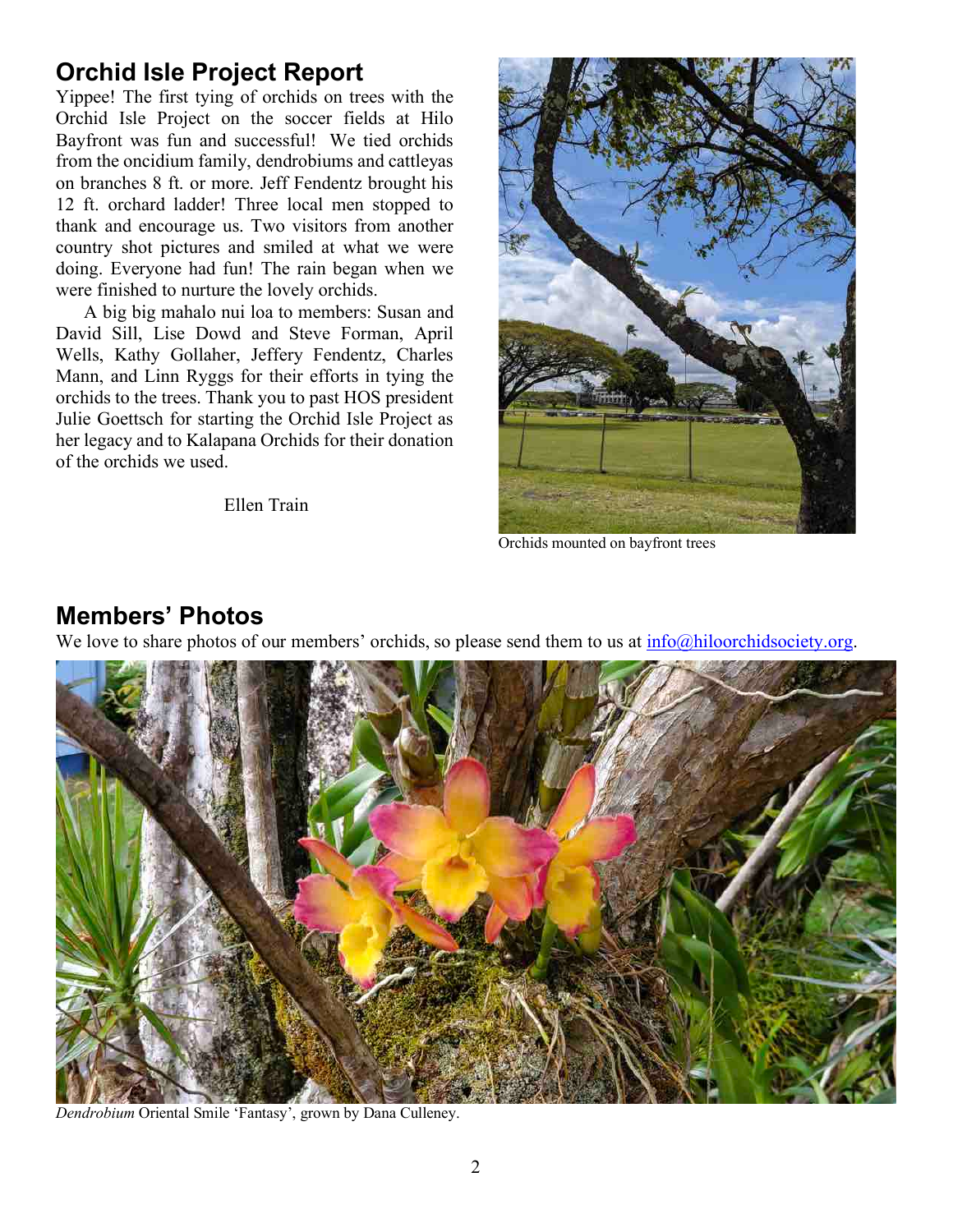# **March AOS Awards March AOS** Awards **Photos by Glen Barfield**



*Masdevallia tovarensis* 'Princess Leia' CCE/AOS, grown by Jungle Mist Orchids



Right: *Epidendrum* (Wedding Valley x (Pacific Peacock x Pacific Kiwi)) 'Hilo Sunrise' AM/AOS, grown by OrchidFix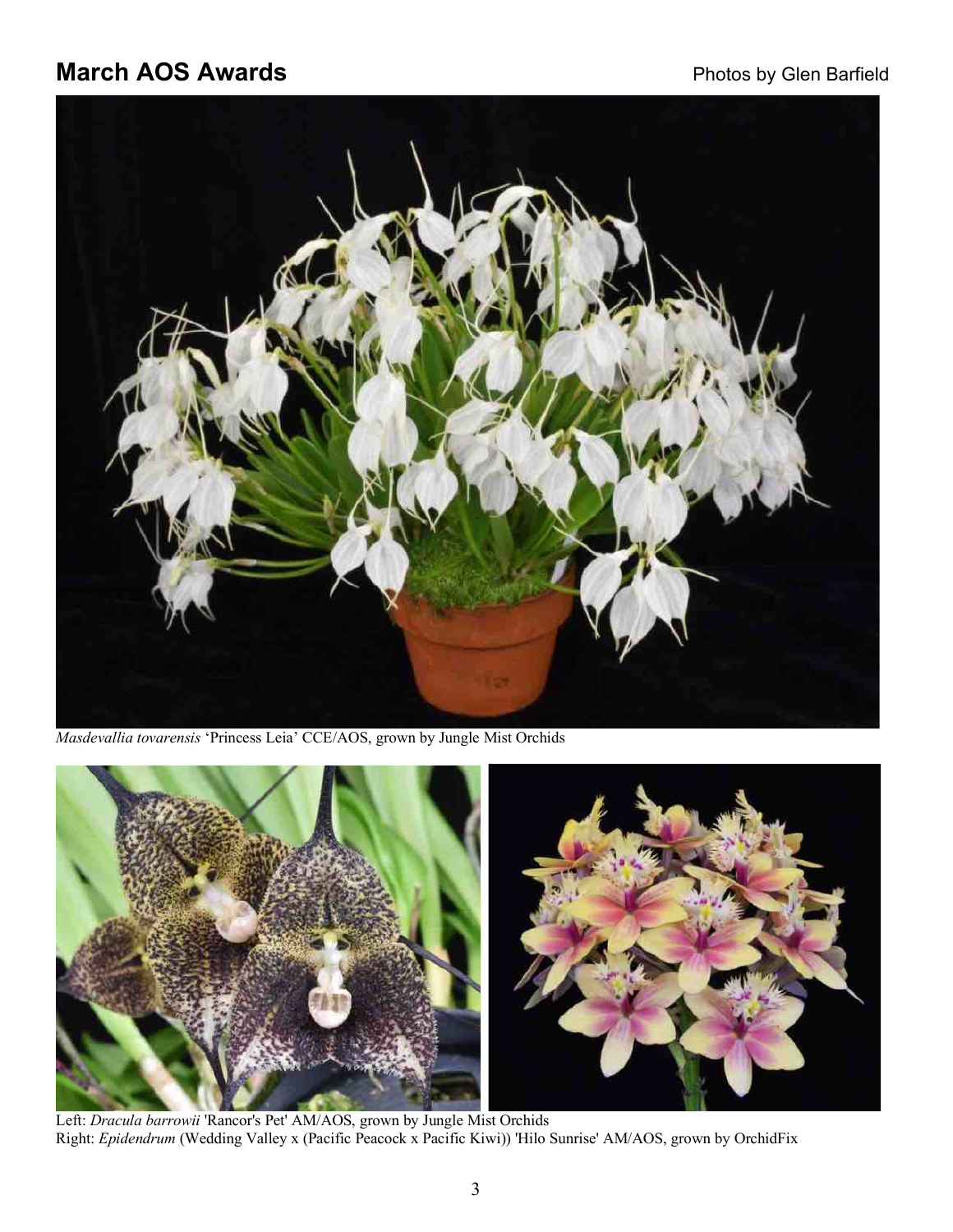

*Cattleya jongheana* 'Peppa Pig' AM/AOS, grown by Orchid Eros



 Left: *Cattleya amethystoglossa* h.f. *flammea* '50th' AM/AOS, grown by Orchid Eros Right: *Paphiopedilum* Petula's Style 'Slipper Zone One Sixth' AM/AOS, grown by Lehua Orchids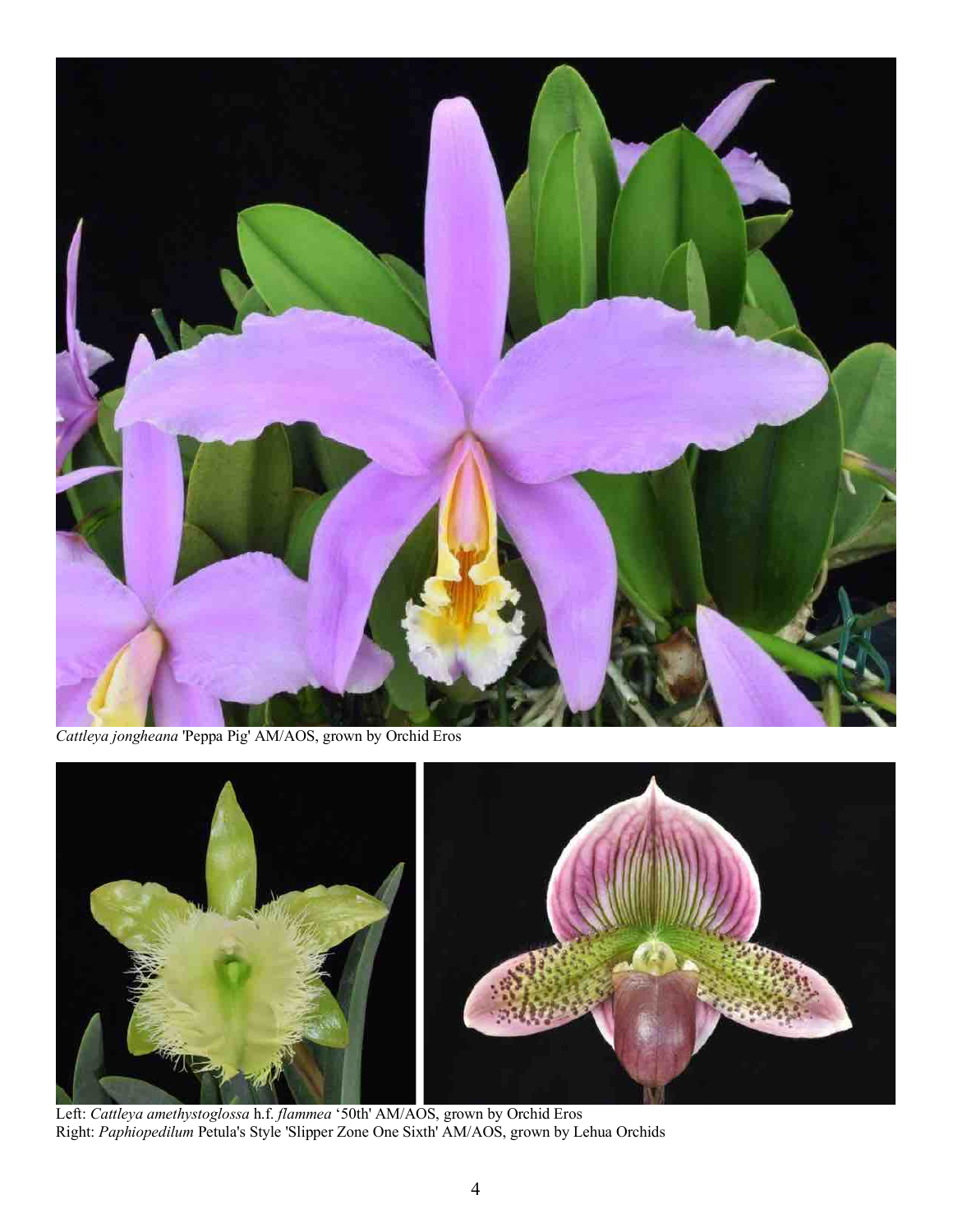

*Cattleya warneri* h.v. *alba* 'Mauna Kea' HCC/AOS, grown by Orchid Eros



*Paphiopedilum malipoense* 'OrchidFix Mothera' AM/AOS, grown by OrchidFix